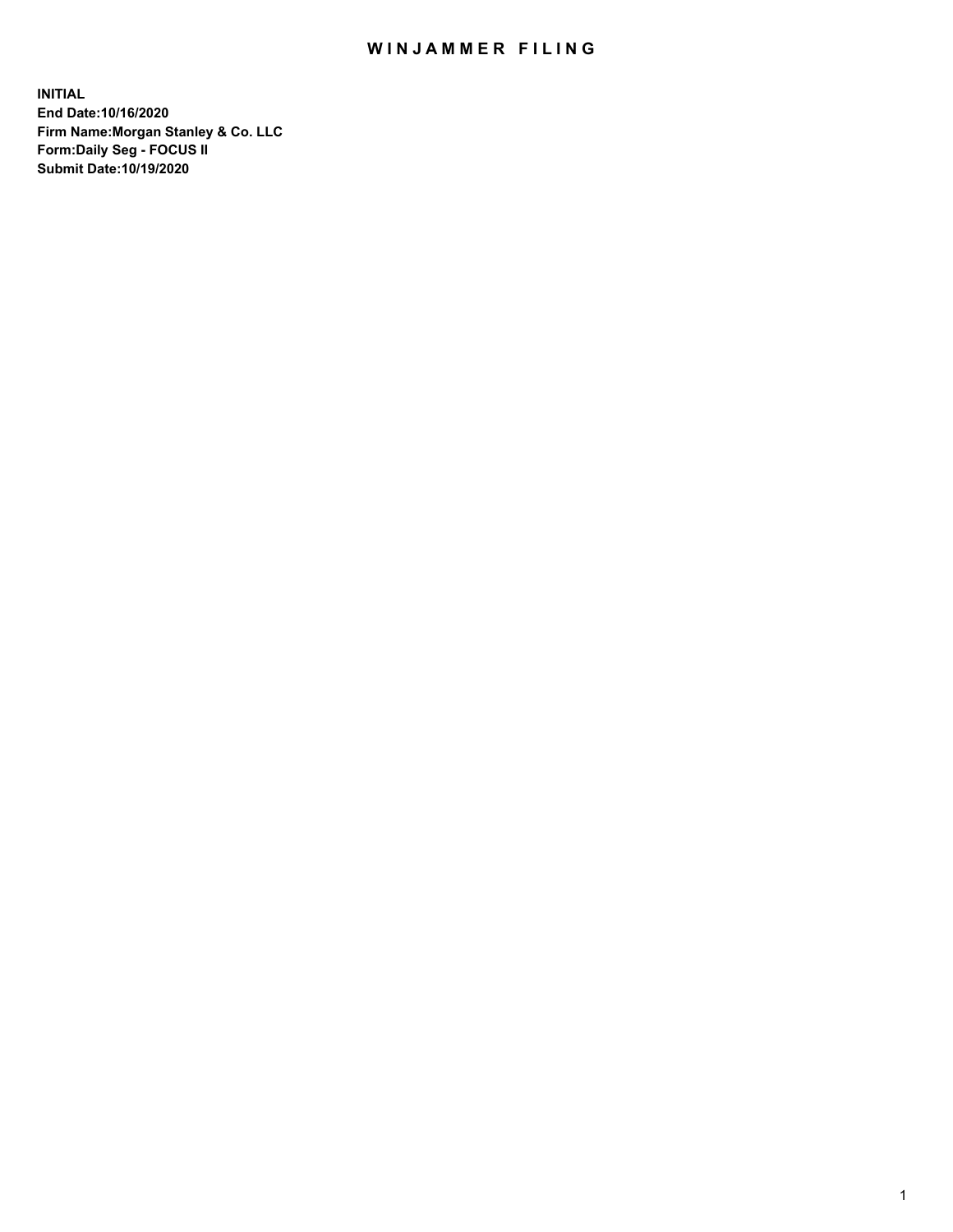**INITIAL End Date:10/16/2020 Firm Name:Morgan Stanley & Co. LLC Form:Daily Seg - FOCUS II Submit Date:10/19/2020 Daily Segregation - Cover Page**

| Name of Company                                                                                                                                                                                                                                                                                                                | Morgan Stanley & Co. LLC                                |
|--------------------------------------------------------------------------------------------------------------------------------------------------------------------------------------------------------------------------------------------------------------------------------------------------------------------------------|---------------------------------------------------------|
| <b>Contact Name</b>                                                                                                                                                                                                                                                                                                            | <b>Ikram Shah</b>                                       |
| <b>Contact Phone Number</b>                                                                                                                                                                                                                                                                                                    | 212-276-0963                                            |
| <b>Contact Email Address</b>                                                                                                                                                                                                                                                                                                   | Ikram.shah@morganstanley.com                            |
| FCM's Customer Segregated Funds Residual Interest Target (choose one):<br>a. Minimum dollar amount: ; or<br>b. Minimum percentage of customer segregated funds required:% ; or<br>c. Dollar amount range between: and; or<br>d. Percentage range of customer segregated funds required between: % and %.                       | 235,000,000<br><u>0</u><br><u>00</u><br><u>00</u>       |
| FCM's Customer Secured Amount Funds Residual Interest Target (choose one):<br>a. Minimum dollar amount: ; or<br>b. Minimum percentage of customer secured funds required:% ; or<br>c. Dollar amount range between: and; or<br>d. Percentage range of customer secured funds required between:% and%.                           | 140,000,000<br><u>0</u><br><u>0 0</u><br>0 <sub>0</sub> |
| FCM's Cleared Swaps Customer Collateral Residual Interest Target (choose one):<br>a. Minimum dollar amount: ; or<br>b. Minimum percentage of cleared swaps customer collateral required:% ; or<br>c. Dollar amount range between: and; or<br>d. Percentage range of cleared swaps customer collateral required between:% and%. | 92,000,000<br><u>0</u><br><u>00</u><br>00               |

Attach supporting documents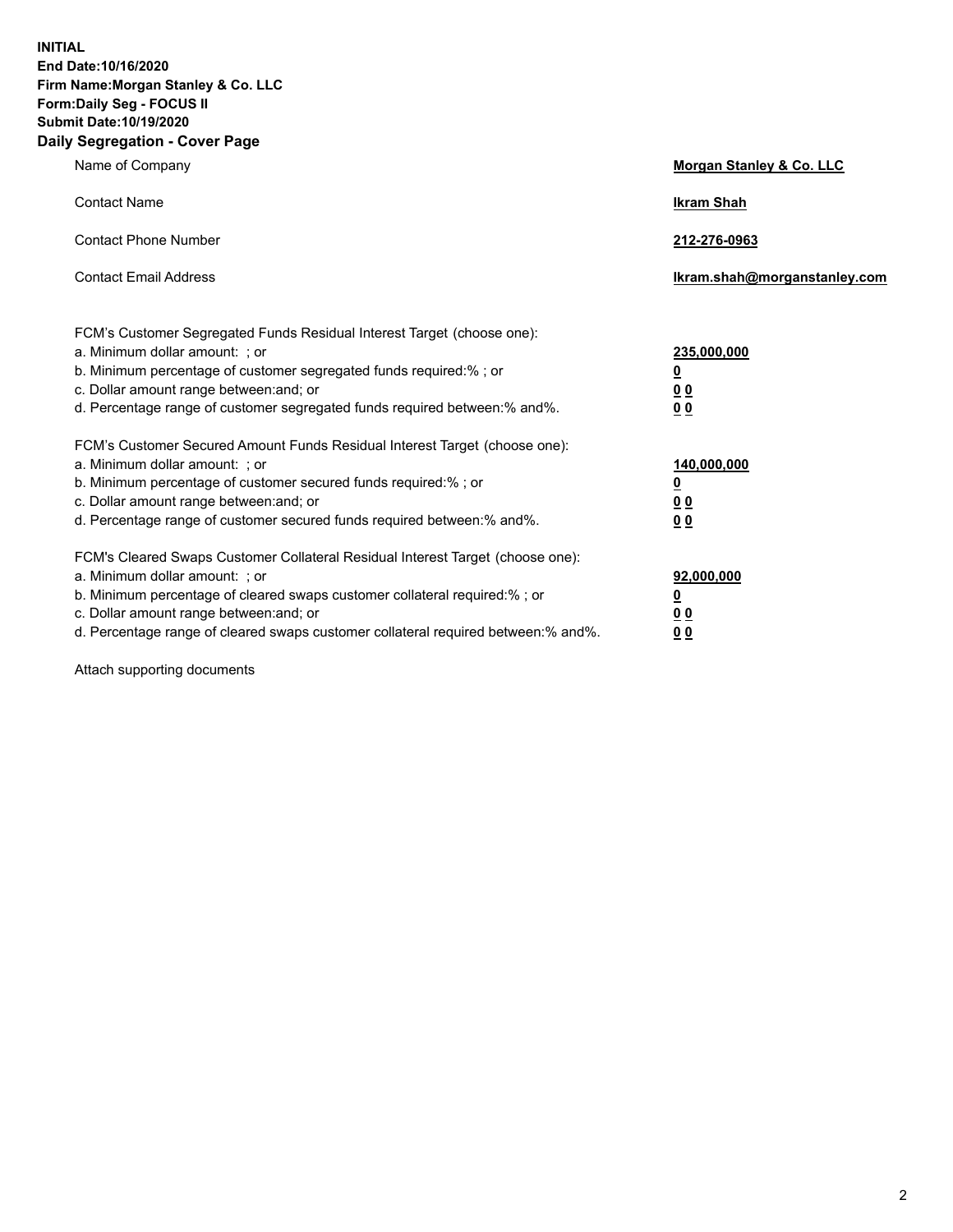## **INITIAL End Date:10/16/2020 Firm Name:Morgan Stanley & Co. LLC Form:Daily Seg - FOCUS II Submit Date:10/19/2020 Daily Segregation - Secured Amounts**

Foreign Futures and Foreign Options Secured Amounts Amount required to be set aside pursuant to law, rule or regulation of a foreign government or a rule of a self-regulatory organization authorized thereunder 1. Net ledger balance - Foreign Futures and Foreign Option Trading - All Customers A. Cash **4,231,931,521** [7315] B. Securities (at market) **2,747,161,578** [7317] 2. Net unrealized profit (loss) in open futures contracts traded on a foreign board of trade **667,459,401** [7325] 3. Exchange traded options a. Market value of open option contracts purchased on a foreign board of trade **10,637,691** [7335] b. Market value of open contracts granted (sold) on a foreign board of trade **-16,568,901** [7337] 4. Net equity (deficit) (add lines 1. 2. and 3.) **7,640,621,290** [7345] 5. Account liquidating to a deficit and account with a debit balances - gross amount **24,220,858** [7351] Less: amount offset by customer owned securities **-22,866,349** [7352] **1,354,509** 6. Amount required to be set aside as the secured amount - Net Liquidating Equity Method (add lines 4 and 5) 7. Greater of amount required to be set aside pursuant to foreign jurisdiction (above) or line 6. FUNDS DEPOSITED IN SEPARATE REGULATION 30.7 ACCOUNTS 1. Cash in banks A. Banks located in the United States **374,598,411** [7500] B. Other banks qualified under Regulation 30.7 **866,115,409** [7520] **1,240,713,820** 2. Securities A. In safekeeping with banks located in the United States **489,299,228** [7540] B. In safekeeping with other banks qualified under Regulation 30.7 **29,389,805** [7560] **518,689,033**

- 3. Equities with registered futures commission merchants
	-
	- B. Securities **0** [7590]
	- C. Unrealized gain (loss) on open futures contracts **-784,346** [7600]
	- D. Value of long option contracts **0** [7610]
	- E. Value of short option contracts **0** [7615] **24,296,112** [7620]
- 4. Amounts held by clearing organizations of foreign boards of trade
	- A. Cash **0** [7640]
	- B. Securities **0** [7650]
	- C. Amount due to (from) clearing organization daily variation **0** [7660]
	- D. Value of long option contracts **0** [7670]
	- E. Value of short option contracts **0** [7675] **0** [7680]
- 5. Amounts held by members of foreign boards of trade
	-
	-
	- C. Unrealized gain (loss) on open futures contracts **668,243,747** [7720]
	- D. Value of long option contracts **10,637,691** [7730]
	-
- 6. Amounts with other depositories designated by a foreign board of trade **0** [7760]
- 7. Segregated funds on hand **0** [7765]
- 8. Total funds in separate section 30.7 accounts **7,857,305,800** [7770]
- 9. Excess (deficiency) Set Aside for Secured Amount (subtract line 7 Secured Statement Page 1 from Line 8)
- 10. Management Target Amount for Excess funds in separate section 30.7 accounts **140,000,000** [7780]
- 11. Excess (deficiency) funds in separate 30.7 accounts over (under) Management Target **75,330,001** [7785]

**0** [7305]

[7354] **7,641,975,799** [7355]

**7,641,975,799** [7360]

[7530]

[7570]

A. Cash **25,080,458** [7580]

 A. Cash **3,182,821,753** [7700] B. Securities **2,228,472,545** [7710] E. Value of short option contracts **-16,568,901** [7735] **6,073,606,835** [7740] **215,330,001** [7380]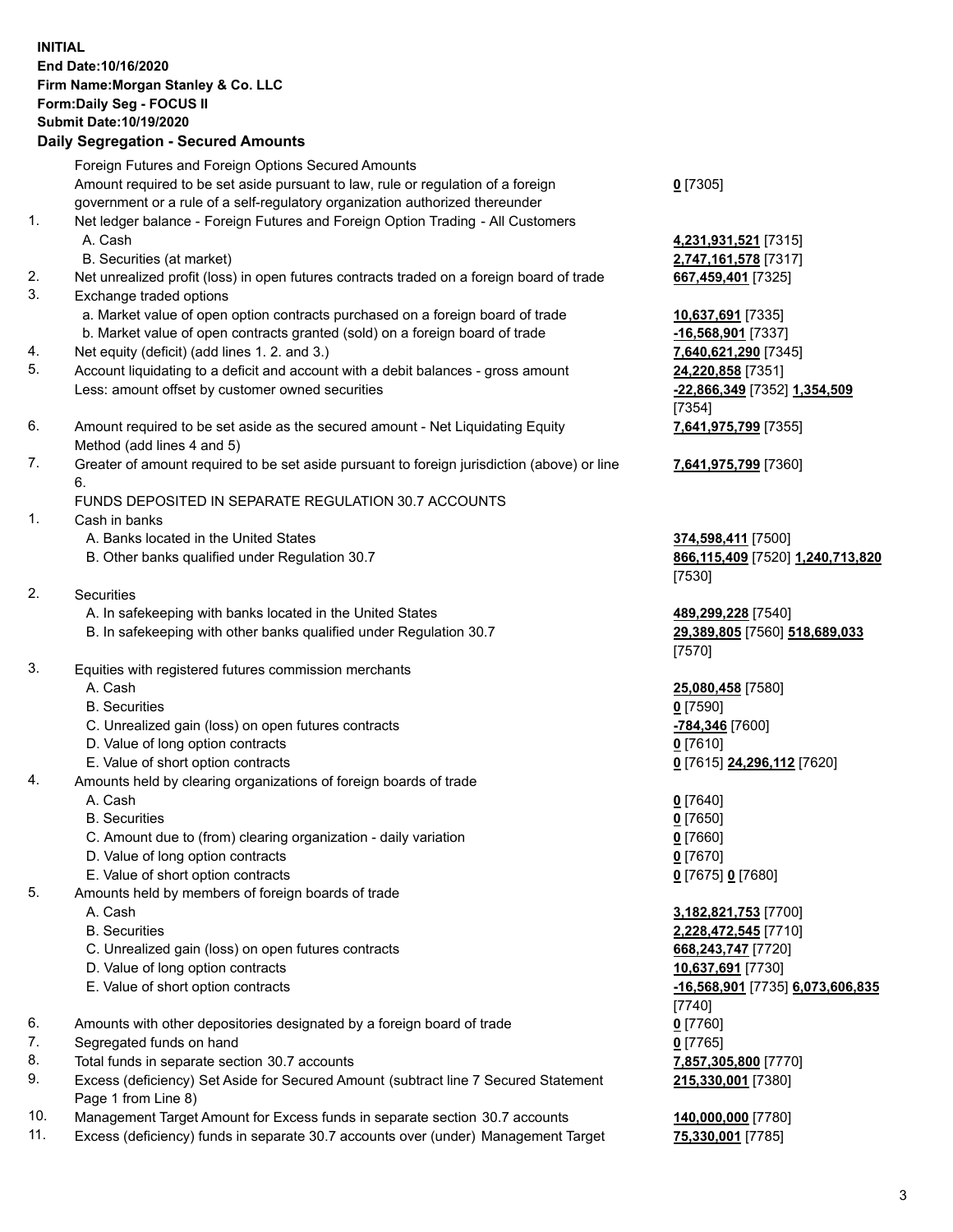|     | <b>INITIAL</b><br>End Date: 10/16/2020<br>Firm Name: Morgan Stanley & Co. LLC<br>Form: Daily Seg - FOCUS II |                                                              |
|-----|-------------------------------------------------------------------------------------------------------------|--------------------------------------------------------------|
|     | <b>Submit Date: 10/19/2020</b>                                                                              |                                                              |
|     | <b>Daily Segregation - Segregation Statement</b>                                                            |                                                              |
|     | SEGREGATION REQUIREMENTS(Section 4d(2) of the CEAct)                                                        |                                                              |
| 1.  | Net ledger balance                                                                                          |                                                              |
|     | A. Cash                                                                                                     | 16,129,571,925 [7010]                                        |
|     | B. Securities (at market)                                                                                   | 8,578,925,080 [7020]                                         |
| 2.  | Net unrealized profit (loss) in open futures contracts traded on a contract market                          | 373,403,179 [7030]                                           |
| 3.  | Exchange traded options                                                                                     |                                                              |
|     | A. Add market value of open option contracts purchased on a contract market                                 | 497,676,760 [7032]                                           |
|     | B. Deduct market value of open option contracts granted (sold) on a contract market                         | -394,961,646 [7033]                                          |
| 4.  | Net equity (deficit) (add lines 1, 2 and 3)                                                                 | 25,184,615,298 [7040]                                        |
| 5.  | Accounts liquidating to a deficit and accounts with                                                         |                                                              |
|     | debit balances - gross amount                                                                               | 208,966,324 [7045]                                           |
|     | Less: amount offset by customer securities                                                                  | <mark>-208,187,204</mark> [7047] <mark>779,120</mark> [7050] |
| 6.  | Amount required to be segregated (add lines 4 and 5)                                                        | 25,185,394,418 [7060]                                        |
|     | FUNDS IN SEGREGATED ACCOUNTS                                                                                |                                                              |
| 7.  | Deposited in segregated funds bank accounts                                                                 |                                                              |
|     | A. Cash                                                                                                     | 4,178,713,513 [7070]                                         |
|     | B. Securities representing investments of customers' funds (at market)                                      | $0$ [7080]                                                   |
|     | C. Securities held for particular customers or option customers in lieu of cash (at                         | 1,037,608,437 [7090]                                         |
|     | market)                                                                                                     |                                                              |
| 8.  | Margins on deposit with derivatives clearing organizations of contract markets                              |                                                              |
|     | A. Cash                                                                                                     | 12,789,103,853 [7100]                                        |
|     | B. Securities representing investments of customers' funds (at market)                                      | $0$ [7110]                                                   |
|     | C. Securities held for particular customers or option customers in lieu of cash (at<br>market)              | 7,541,316,643 [7120]                                         |
| 9.  | Net settlement from (to) derivatives clearing organizations of contract markets                             | -88,809,395 [7130]                                           |
| 10. | Exchange traded options                                                                                     |                                                              |
|     | A. Value of open long option contracts                                                                      | 497,676,760 [7132]                                           |
|     | B. Value of open short option contracts                                                                     | -394,961,646 [7133]                                          |
| 11. | Net equities with other FCMs                                                                                |                                                              |
|     | A. Net liquidating equity                                                                                   | 10,713,672 [7140]                                            |
|     | B. Securities representing investments of customers' funds (at market)                                      | 0 [7160]                                                     |
|     | C. Securities held for particular customers or option customers in lieu of cash (at                         | $0$ [7170]                                                   |
|     | market)                                                                                                     |                                                              |
| 12. | Segregated funds on hand                                                                                    | $0$ [7150]                                                   |
| 13. | Total amount in segregation (add lines 7 through 12)                                                        | 25,571,361,837 [7180]                                        |
| 14. | Excess (deficiency) funds in segregation (subtract line 6 from line 13)                                     | 385,967,419 [7190]                                           |
| 15. | Management Target Amount for Excess funds in segregation                                                    | 235,000,000 [7194]                                           |
| 16. | Excess (deficiency) funds in segregation over (under) Management Target Amount                              | 150,967,419 [7198]                                           |

16. Excess (deficiency) funds in segregation over (under) Management Target Amount Excess

4